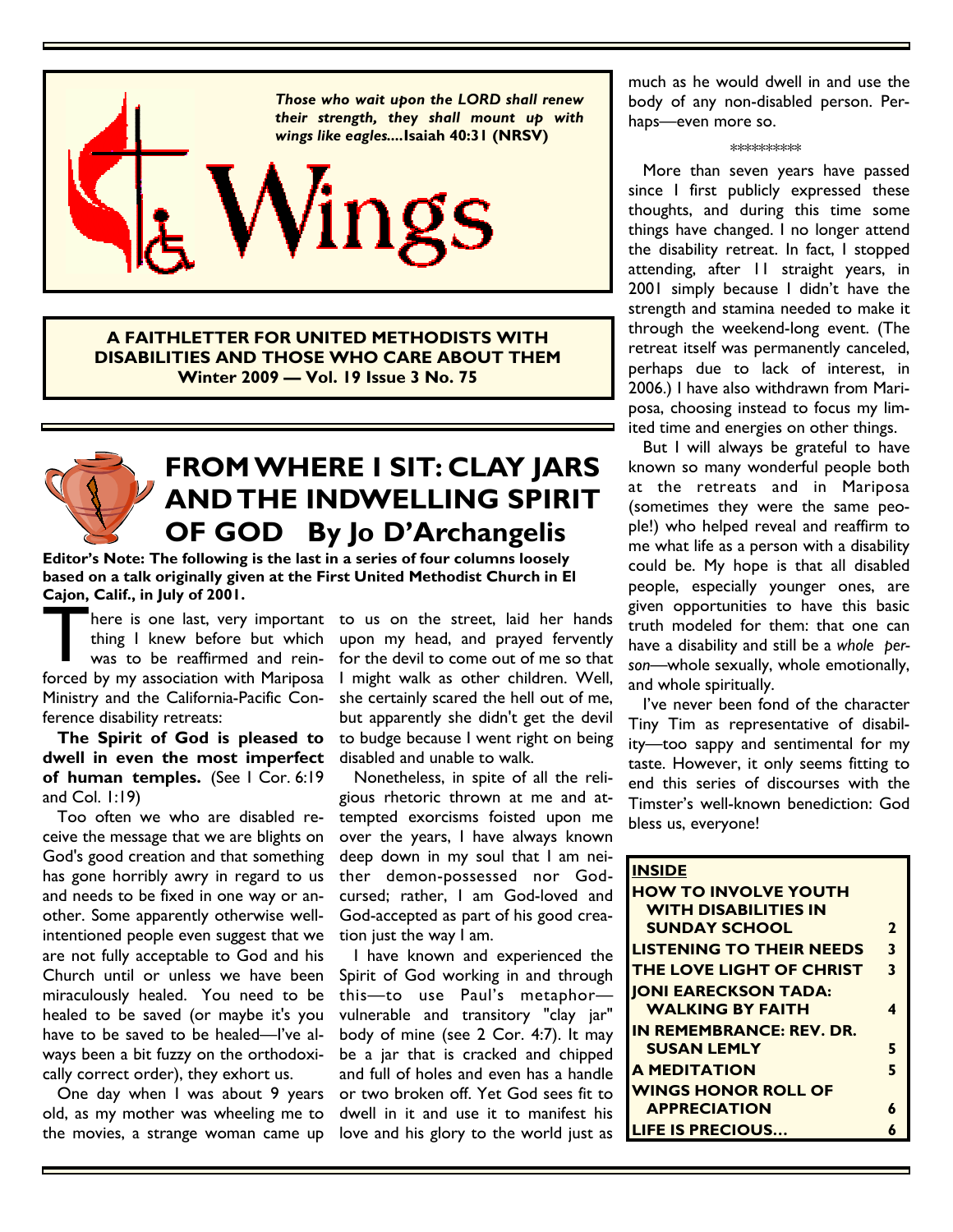

# **HOW TO INVOLVE YOUTH WITH DISABILITIES IN SUNDAY SCHOOL By Kimberly Ann Willis**

ere are some of our best suggestions for how we have incor-<br>porated youth and children with<br>disabilities into our Sunday school gestions for how we have incorporated youth and children with classes:

 Practice radical hospitality. Too often the church is ambivalent or even hostile to the presence of a child or youth with disabilities in Sunday school. Families take a risk by exposing themselves to such attitudes. Your church can commit to minimizing this risk. Don't just tell people you are hospitable—show them! Go out of your way to include their children in your Sunday school program.

ere are some of our best sug-Don't wait for them to come to you; visit the families at home to extend your invitation. You will learn more from them than any book can teach you. Be observant and loving. Commit to learning and sharing. Ask the family to talk to you about the disability. Most families are willing to do so if asked. Invite them to speak to the Sunday school classes and teachers.

> Other children and youth may not know how to relate to a person with a disability. Model this for them. Discuss their fears or reservations. Let them be curious and answer their questions



**A** non-official quarterly newsletter for United Methodists with disabling conditions and all others interested in the issues of disability, accessibility, and the church

**FOUNDER/EDITOR COMPUTER LAYOUT/GRAPHIC DESIGN**  Jo D'Archangelis

**CORRESPONDENCE** Send all correspondence—including feedback, original writings, items from other sources, and changes of address—to Jo D'Archangelis, Editor, at: **Mailing Address** 592 West Ammunition Road, Apt. 1 Fallbrook, CA 92028 **Telephone/Fax** 760-723-2668 (please call before faxing) **E-Mail**  jodarlis@aol.com

**E-WINGS** Two electronic versions of *Wings* are available for those who are visionimpaired and have computer "reading" devices; those who have difficulty handling paper and print publications; those who live outside the United States and its possessions; and/or those who just prefer computer viewing: (1.) A document version in partially formatted text without graphics available to those able to open attached files in Microsoft Word Document 2000 (this version seems to work best for those who use computer "reading" devices); and (2.) A full newsletter-formatted version with color graphics available to those able to open attached files in PDF format with Adobe Reader 6.0 software (Adobe Reader software is easily downloaded from Adobe.com without charge). E-mail Jo D'Archangelis at jodarlis@aol.com to request one, or both, of these versions.

**DONATIONS** *Wings* is an all-volunteer effort, but financial assistance is needed for printing and mailing costs. Most of our funding comes from reader donations. There are no subscription fees. If you think *Wings* is worth it, please make out a check or money order payable to the "Fallbrook United Methodist Church" (or "FUMC"), mark it "Wings Newsletter," and mail it to: **Church Address** Fallbrook United Methodist Church 1844 Winterhaven Road Fallbrook, CA 92028 **Church Telephone** 760-728-1472 **Church Fax** 760-728-7433 **Church E-Mail**  FUMC1887@sbcglobal.net

in age-appropriate ways. Regional and national advocacy groups have information you can share so that your church can help the child or youth participate more fully.

 Create a care group. Don't go it alone. Celebrate and incorporate the gifts of others within the community. It really does take a village. Perhaps someone within the class can become an inclass companion for the child or youth. Don't force this but don't prevent it either. Be open to where the Spirit leads and whom the Spirit brings. It may not be the person you expect!

 Be open to receiving as well as giving. Children and youth with disabilities have their own unique, God-given gifts but are often denied the opportunity to share them. Help them offer their gifts within your faith community. Let them teach you and be willing to receive and celebrate their gifts. Empower them to try new things and create a safe and supportive space for them.

 Expect the unexpected. You will try things and they may or may not work. Depending on the nature of the disability, this new experience may be overwhelming to the child or youth. He or she may have trouble adapting to the Sunday school environment. If something doesn't work, don't give up. Pray. Regroup. Share ideas. Try again. Try something different. Be creative. Be persistent. Network. Celebrate diversity. Don't give up! You'll be blessed!

 Use resources. Here are a few that have helped us:

 *That All May Worship: An Interfaith Welcome to Persons With Disabilities*, by Ginny Thornburgh and Ann Rose Davie (1992, National Organization on Disability).

 *Unexpected Guests at God's Banquet: Welcoming People With Disabilities Into the Church*, by Brett Webb-Mitchell (1994, Crossroad Publishers).

> **Adapted from the UM Portal website (www.umportal.org), August 31, 2007.**

 **Rev. Willis is pastor of the Wesley United Methodist Church in Bakersfield, Calif.**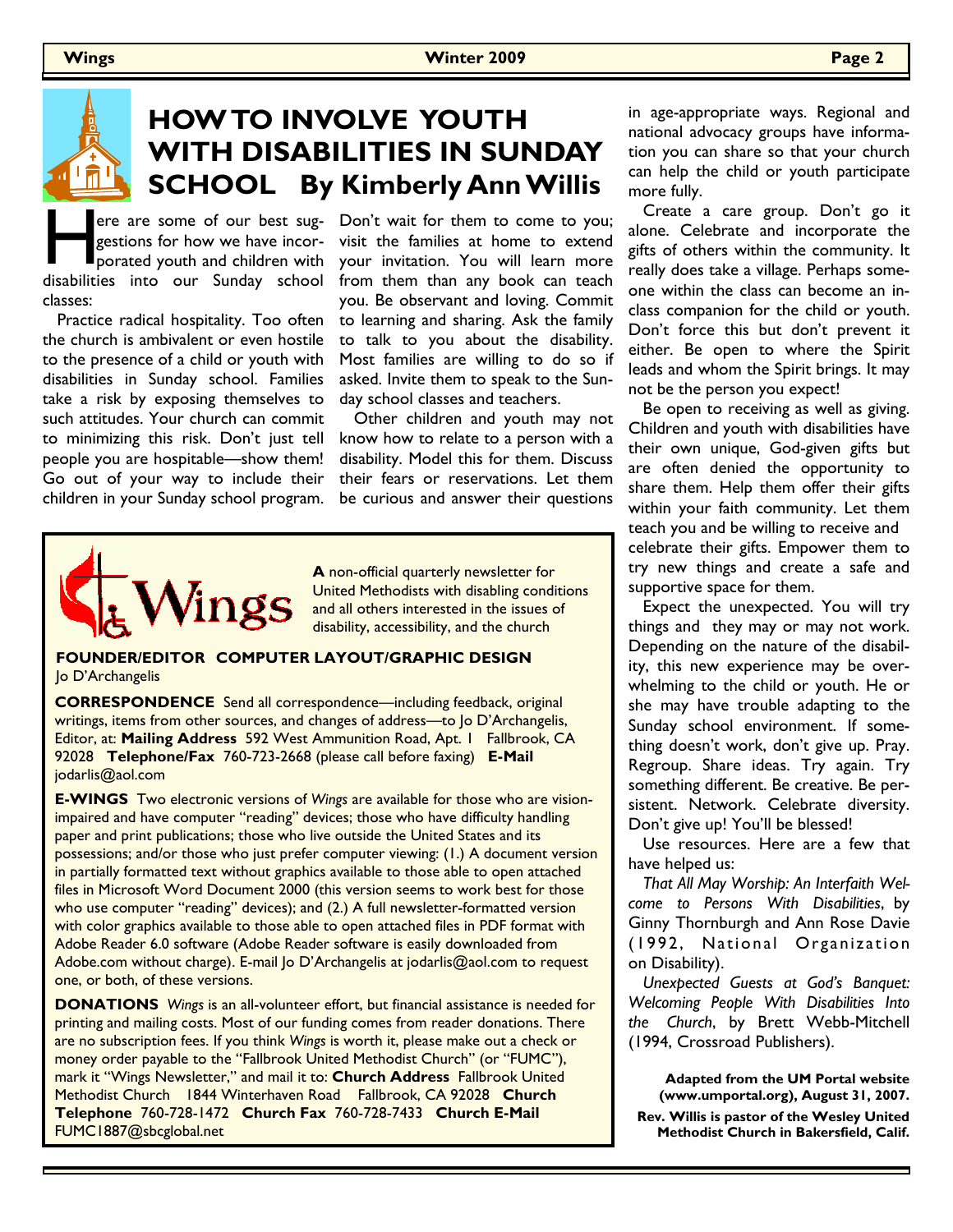# **LISTENING TO THEIR NEEDS Associated Press**

he church is silent when the Rev. Brian Sims

The church is silent when the Rev. Brian Sims takes the pulpit for his Sunday sermon. He pauses to make sure all eyes are on him, then raises his hands and begins preaching. Not a word passes his lips. "We're all different," Sims relates in American Sign Language, "but it doesn't matter as long as we open our hearts."

 Two deaf women lead the first hymn, which is played on tape for the handful of visitors who can hear. Sims, who also can hear, bangs a bass drum to mark the beat for the others. The congregation signs the words, fingertips touching palms for "Jesus." When the music and signing end, a hundred hands wave in silent applause.

 While some churches provide signers to help deaf and hearing-impaired worshipers, Brentwood Baptist Deaf Church is among a small but growing number that offer services in sign language with oral translation. The church is part of Brentwood Baptist Church, which until three years ago used a sign language interpreter for its dozen deaf members.

It hired Sims in 1995 to start a full-

time ministry to the deaf. Now his church has about 70 members and seven Sunday school classes. Sims can relate to his deaf parishioners. His adoptive parents were deaf, and he grew up signing.

 Church deacon Michael Gournaris is deaf. For him, attending a church with a deaf congregation is more spiritual. "The deaf church has its own culture," he signs. "For a deaf person to worship in a culture that's not their church, it's harder."

 Churches for the deaf are not new. Woodmont Deaf Church, which Sims attended in his hometown of Houston, is one of the nation's oldest at 75. In Minneapolis, Bread of Life Evangelical Lutheran Church was built almost half a century ago and was designed to minimize visual distractions. The walls are stark white, with windows at the top to cut glare. A raised platform replaces a pulpit and includes a video screen.

 The National Assn. for the Deaf estimates that there are 1,000 or more mainly deaf congregations nationwide for 28 million deaf and hearing impaired Americans. Sims expects the



number to grow in Tennessee and elsewhere as more denominations reach out to underserved populations. The National Council of Churches, which includes most major Protestant and Eastern Orthodox religions, has more than a dozen committees for underdeveloped ministries.

 "More denominations are now becoming aware of the diversity of people who have been excluded, mostly unintentionally, in the past," says Beth Lockard, head of the council's committee on deaf churches. "And that includes the deaf." She cites statistics indicating that 90% of the nation's deaf community is unchurched. "If these figures are accurate," she says, "it shows that deaf ministry has a lot of catching up to do." Lockard, who is deaf, is working toward ordination so she can lead the new Christ the King Deaf Lutheran Church in West Chester, Pa.

 Janet Clark of Nashville attends Sims' church. Before she lost her hearing to Legionnaire's disease, she and her husband attended a Presbyterian church in Nashville. As her hearing worsened, she moved, pew by pew, closer to the minister. Finally she gave up and tried Brentwood Baptist. "You can't worship in a hearing environment if you're deaf and using sign language," she says. "The difference is not just in the word itself. It's in a concept. You can spell out 'justify' or 'sanctify,' but that doesn't convey the concept. This is what the deaf had. They could spell it, but they didn't know what it means."

 To help his congregation understand, Sims uses posters, pictures, even masks. Props include three balloons that he blows up and deflates. His analogy: Hearts are like balloons. Without allowing God in, hearts cannot stay full. The audience nods and a few hands rise to sign "amen.''

 Few worshipers notice girls chattering aloud, unchecked by their deaf mothers. Or the three teenagers in the back who "whisper" by signing low, where their

*(LISTENING continued on page 4)*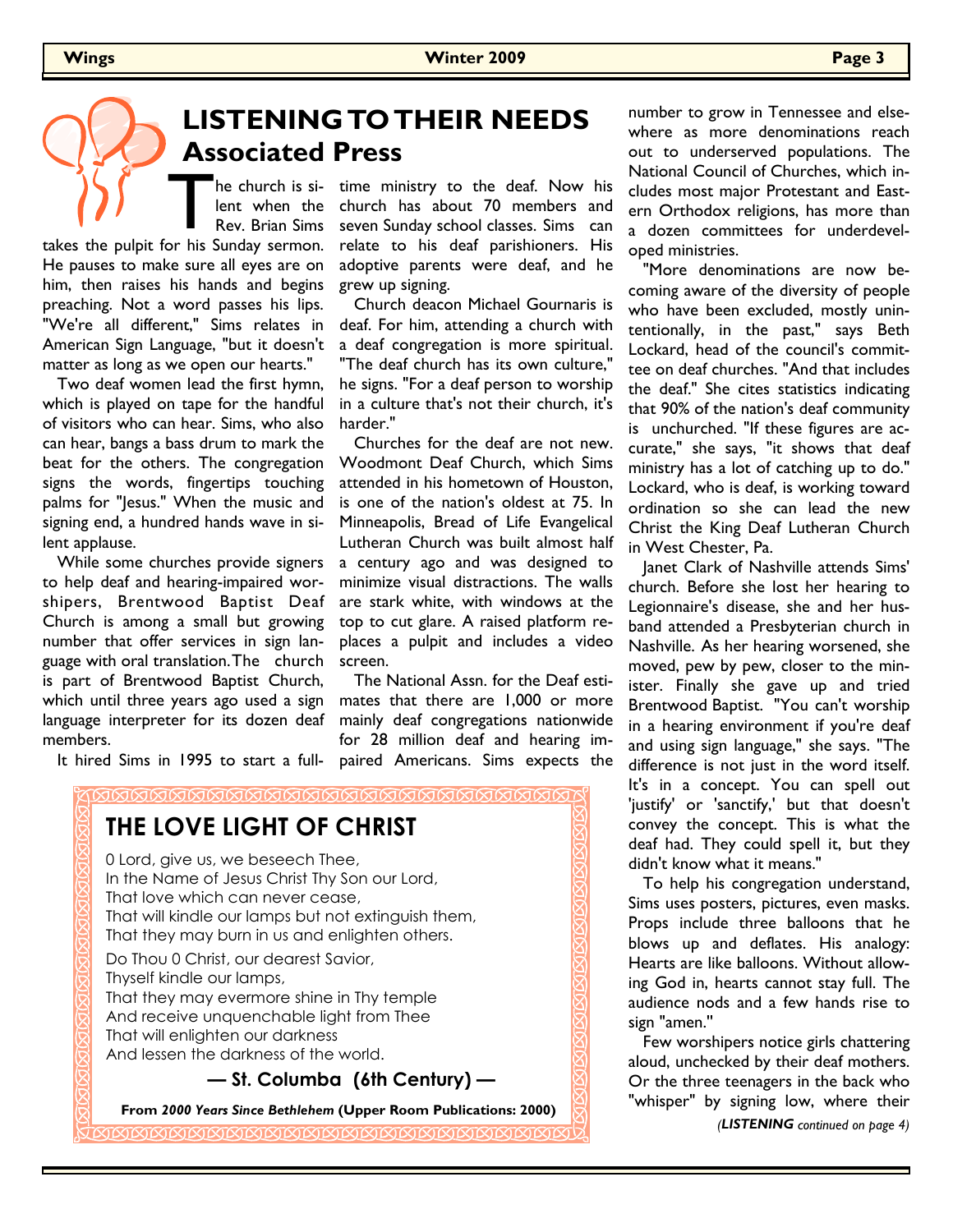### *(LISTENING continued from page 3)*

hands can't be seen.

 Lamont Perry peers over his shoulder to eavesdrop. The 17-yearold Nashville resident has attended church on his own for three years, riding in a van that Sims sends to pick up deaf teenagers. His mother, who can hear, worships elsewhere. Perry said he would stay home if there were no deaf church. "I'd be bored trying to read the Bible myself," he says.

 Gournaris agrees. Without the church, he signs, he would be lost. He shakes his head. ''Lost," he repeats the sign. "The meaning of life would be lost."

> **From an Associated Press story in the** *Los Angeles Times* **(Los Angeles, Calif.: June 20, 1998).**



*Editor's Note: The following is the first part in a series of excerpts reprinted from a lengthy interview with Joni Eareckson Tada, one of the true "pioneers" in disability ministry, originally published in Significant Living magazine two years ago.* 

### **PART ONE: FAITH AND MARRIAGE**

moment can be as short as a<br>heartbeat, but for some an iso-<br>lated moment can change the<br>course of a lifetime. That's what hap moment can be as short as a heartbeat, but for some an isolated moment can change the pened to Joni Eareckson Tada on a seemingly ordinary summer day in 1967. Diving into shallow water in the Chesapeake Bay, Joni struck her head on a rock, breaking her neck and injuring her spinal cord. In that brief instant, life was irrevocably altered for this happy 17 year-old. It was the last day that she would ever move her hands or legs.

 Today…Joni has been in a wheelchair for almost four decades, and her story is well-known throughout the world. However, this story is not about a terrible tragedy but one of victory over adversity—and about a young woman who learned to walk again—not with her legs but by faith….

Q: *Joni, some of our readers are just entering their 50s and they may reflect on this as a pretty big milestone. How did you feel about that 50th birthday?* 

A: The year I turned 50 was the year I also began to experience pain and stiffness—I had always enjoyed pretty much a pain-free life as a quadriplegic, so this was an entirely new challenge.

Q: *I know that this has been an ongoing challenge for you and that you've recently had increased problems with your back. How are you doing now, and are there things you've learned about God that help sustain you when you hit a rough patch in the road?* 

A: I am answering these questions from my bed, because I do have to rest my back occasionally, so the pain can be better managed. Yet God remains faithful, always giving grace. I wake up in the morning and know that there is a mission for me to accomplish—often it is as simple as encouraging someone else who is hurting. If I accomplish that, my day has been well-lived!

Q: *You always seem to look for life's best. Do you have any thoughts or wisdom as you look to the second half of your life?* 

A: The best wisdom I have found is Psalm 90:12, "Teach me to number my days, oh Lord, that I might apply my heart unto wisdom." Now that I have crested middle age, I realize afresh how precious the gift of each day is. I want to invest each one into things, like people, that will last for eternity.

Q: *I know you have a wonderful husband who works alongside of you in your ministry. Could you tell us a little about him, how you met, and how long you've been married?* 

A: We met at Grace Community Church. Ken taught U.S. Government and American History at John Burroughs High School for 32 years. We will be married 25 years in July, 2007.

Q: *A wonderful marriage is a relationship to be cherished and celebrated. What are some of the things that have been most helpful to you and Ken in building and sustaining a relationship?* 

A: Ken and I have to deal with the conflicts that come our way—the wheelchair simply forces us to be open and honest with one another. God has used my wheelchair to cultivate within me a spirit of gratitude for all the many things Ken helps me with. I have learned that the best way I can support my husband is to pray for him, encourage him, and listen to him. We memorize scripture together and every night pray and read the Bible together as a couple.

Q: *Is there advice you might offer to a spouse who is helping a partner with a serious illness or disability?* 

A: It's important for the spouse not to be the sole caregiver of his or her disabled partner. Every caregiver needs a break; every caregiver needs help. The demands of a typical marriage are challenging enough without increasing the load with a disability. I try to encourage Ken to go fly fishing often, or spend an evening with his Bible study buddies, or go to USC games with his male friends. These are all ways I can show my support to him.

### **(PART TWO IN NEXT ISSUE)**

**Excerpted from "Walking By Faith,"**  *Significant Living* **(Jan./Feb. 2007).**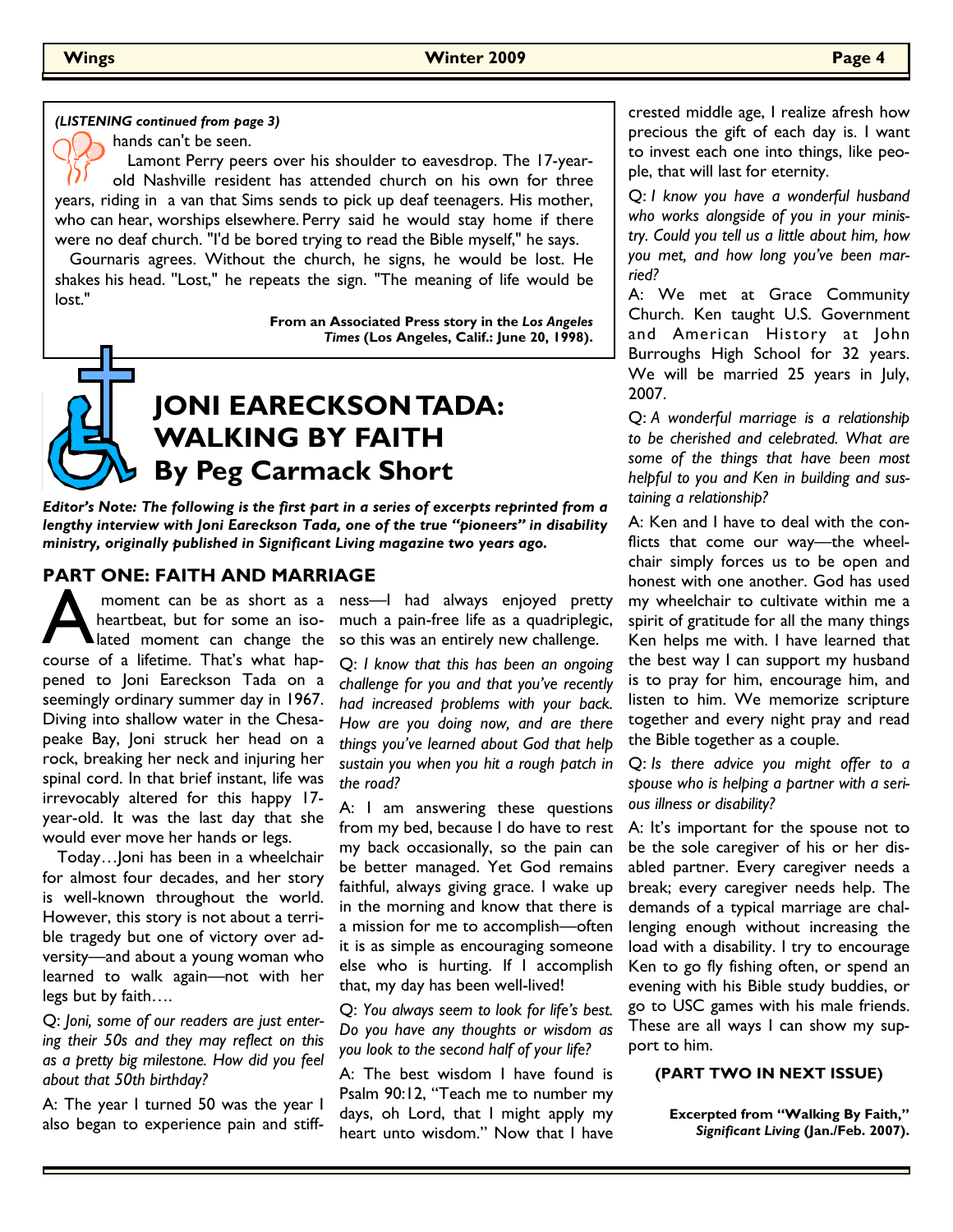

# **IN REMEMBRANCE: REV. DR. SUSAN LEMLY By Jo D'Archangelis**

The first and only time I ever met<br>Rev. Dr. Susan Lemly face-to-face<br>was over 20 years ago when the<br>then-pastor of our church, Ken Losh, he first and only time I ever met year. Rev. Dr. Susan Lemly face-to-face was over 20 years ago when the and his wife Marie invited her to speak at a special Disability Awareness Sunday service.

 Because there was no accessibility to the chancel at the time, we had churchin-the-round, the congregation seated in chairs arranged in a circle on the sanctuary floor with Susan and her wheelchair and the altar table in the center. It was a truly memorable event for me to see one of the first people (not least of all one of the first women!) with a noticeable disability to be ordained in the California-Pacific Conference of the United Methodist Church leading a worship service.

 Not long after that, Susan attended a disability retreat in Colorado and then insisted that our Conference sponsor a similar retreat here in Southern California—and it did! I attended that first disability retreat in 1990 and from that experience I was inspired to put together a little disability newsletter called *Wings.*  (It wasn't until recently, however, that I found out about Susan's connection with the retreat and how, albeit indirectly, she had made such a significant impact on my life.)

 Susan was one of the first people to receive *Wings*, and over the next several years we communicated with each other, mainly by e-mail. She submitted items from time to time for *Wings*, and each Christmas she sent me her annual Christmas letter often accompanied by photos of herself and family members. Even after the increasingly debilitating effects of the multiple sclerosis forced her into a nursing home, items for *Wings* and the Christmas letters with the photos of the blonde, smiling woman continued to come year after

 In the nursing home Susan ministered to the needs of others and also nurtured her own mind and spirit. She strongly advocated for better care for other residents, including one of her own roommates, while at the same time recognizing how overworked and underpaid the nursing home staff was. She offered comfort to those whose families seemed to have forgotten them (she herself always expressed her gratitude for the care and attention she received from her family and friends). In 2002 she published a book entitled *Christian Discipleship And ME: Narcissism's Impact Upon Our Under-*

### *standing Of Christian Discipleship*.

 Susan was known to be outspoken and even downright feisty, and she didn't suffer fools of any sort gladly. She was particularly offended by how certain non-disabled people perceived those of us with disabilities. For example, she thought it a "peculiar kind of compliment" when people would tell her how much "better" they felt about themselves when they compared their situations with what she must be going through. She called them "insensitive in believing it was proper to use the sufferings of others as endorphins for themselves." Of course she wanted to be of comfort to others, she said, but not because she was so much "worse off" than they were and their problems insignificant in comparison, but because she cared.\*

*(REMEMBRANCE continued on page 6)*

## **A MEDITATION**

In John 21:18-19, Jesus says to Peter: "Very truly, I tell you, when you were<br>younger, you used to fasten your own belt and go wherever you wished. But n John 21:18-19, Jesus says to Peter: *"Very truly, I tell you, when you were when you grow old, you will stretch out your hands, and someone else will fasten a belt around you and take you where you do not wish to go." (He said this to indicate the kind of death by which he would glorify God.) After this he said to him, "Follow me."* [NRSV]

 This passage reminds me of the frustrations with which handicapped people must daily cope. The normal stresses of life become even greater problems in a crippled hand.

 When I was twenty years old, I was diagnosed with multiple sclerosis. I have reached my forty-third birthday and am grateful for the time to reflect on this life. Lessons have been severe and frustrations enormous, but through the example of the infinite patience of God, I've been able not only to accept this illness but ultimately to rejoice in it.

Through Jesus Christ's teachings we discover that he spoke and taught everyone without regard to physical condition. In God's eyes we are each equally his children, called by him to love Jesus and imitate his ways.

 We are able to live with our frustrations and infirmities because we know that in the midst of them God has loved us.

We are intimately known by him.

 **— Rev. Dr. Susan Lemly —**

**(Editor's Note: This was especially written for** *Wings*  **and originally published in the Winter 1998 issue.)**